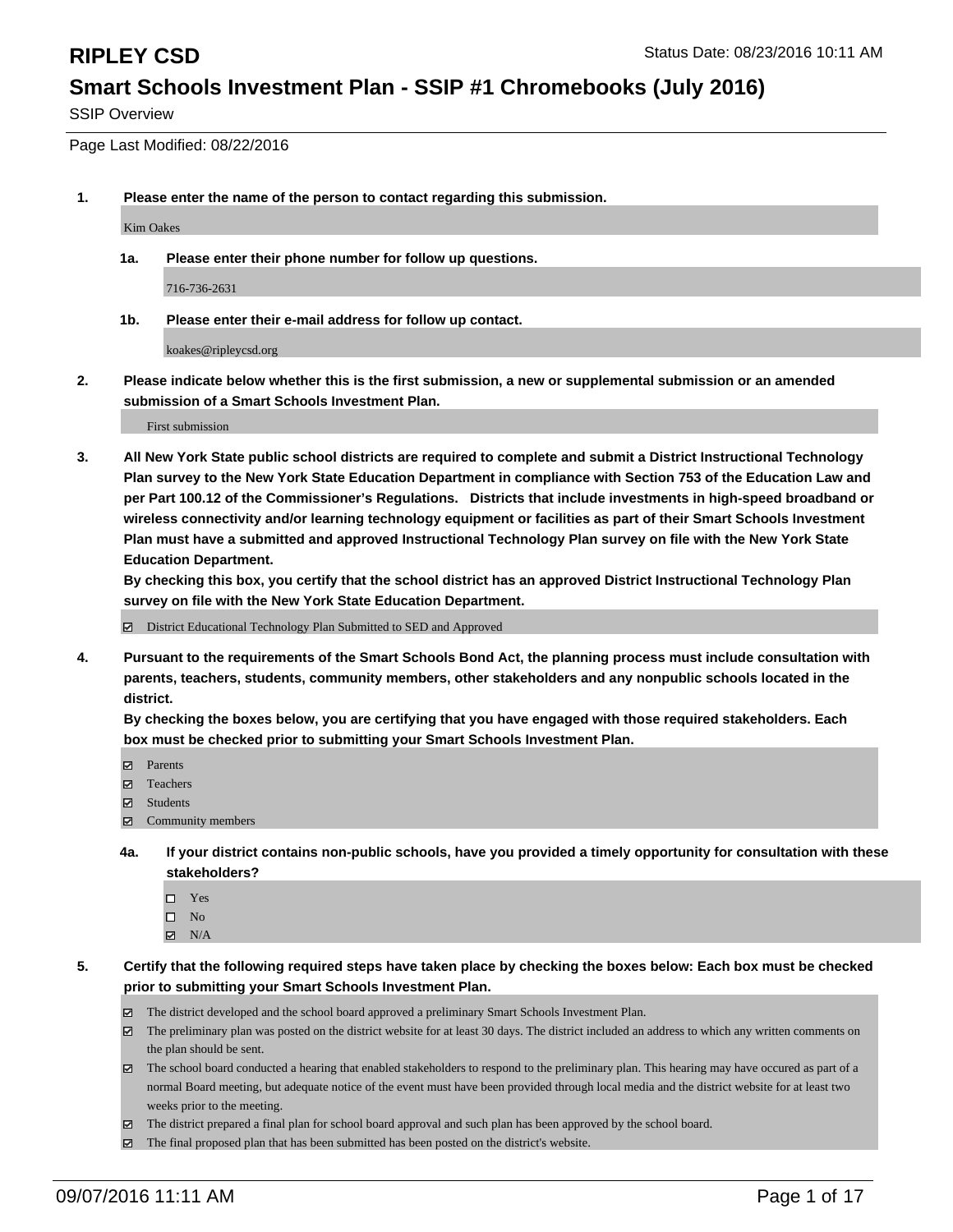SSIP Overview

Page Last Modified: 08/22/2016

**5a. Please upload the proposed Smart Schools Investment Plan (SSIP) that was posted on the district's website, along with any supporting materials. Note that this should be different than your recently submitted Educational Technology Survey. The Final SSIP, as approved by the School Board, should also be posted on the website and remain there during the course of the projects contained therein.**

SSIP 1 Chromebooks July 2016.pdf Smart Schools 1 Flyer PDF.pdf

**6. Please enter an estimate of the total number of students and staff that will benefit from this Smart Schools Investment Plan based on the cumulative projects submitted to date.**

250

**7. An LEA/School District may partner with one or more other LEA/School Districts to form a consortium to pool Smart Schools Bond Act funds for a project that meets all other Smart School Bond Act requirements. Each school district participating in the consortium will need to file an approved Smart Schools Investment Plan for the project and submit a signed Memorandum of Understanding that sets forth the details of the consortium including the roles of each respective district.**

 $\Box$  The district plans to participate in a consortium to partner with other school district(s) to implement a Smart Schools project.

**8. Please enter the name and 6-digit SED Code for each LEA/School District participating in the Consortium.**

| Partner LEA/District | <b>ISED BEDS Code</b> |  |
|----------------------|-----------------------|--|
| (No Response)        | (No Response)         |  |

**9. Please upload a signed Memorandum of Understanding with all of the participating Consortium partners.** (No Response)

**10. Your district's Smart Schools Bond Act Allocation is:**

\$540,794

**11. Enter the budget sub-allocations by category that you are submitting for approval at this time. If you are not budgeting SSBA funds for a category, please enter 0 (zero.) If the value entered is \$0, you will not be required to complete that survey question.**

|                                       | Sub-<br>Allocations |
|---------------------------------------|---------------------|
| School Connectivity                   | $\bf{0}$            |
| Connectivity Projects for Communities | O                   |
| Classroom Technology                  | 20,620              |
| Pre-Kindergarten Classrooms           | 0                   |
| Replace Transportable Classrooms      |                     |
| High-Tech Security Features           | 0                   |
| Totals:                               | 20,620              |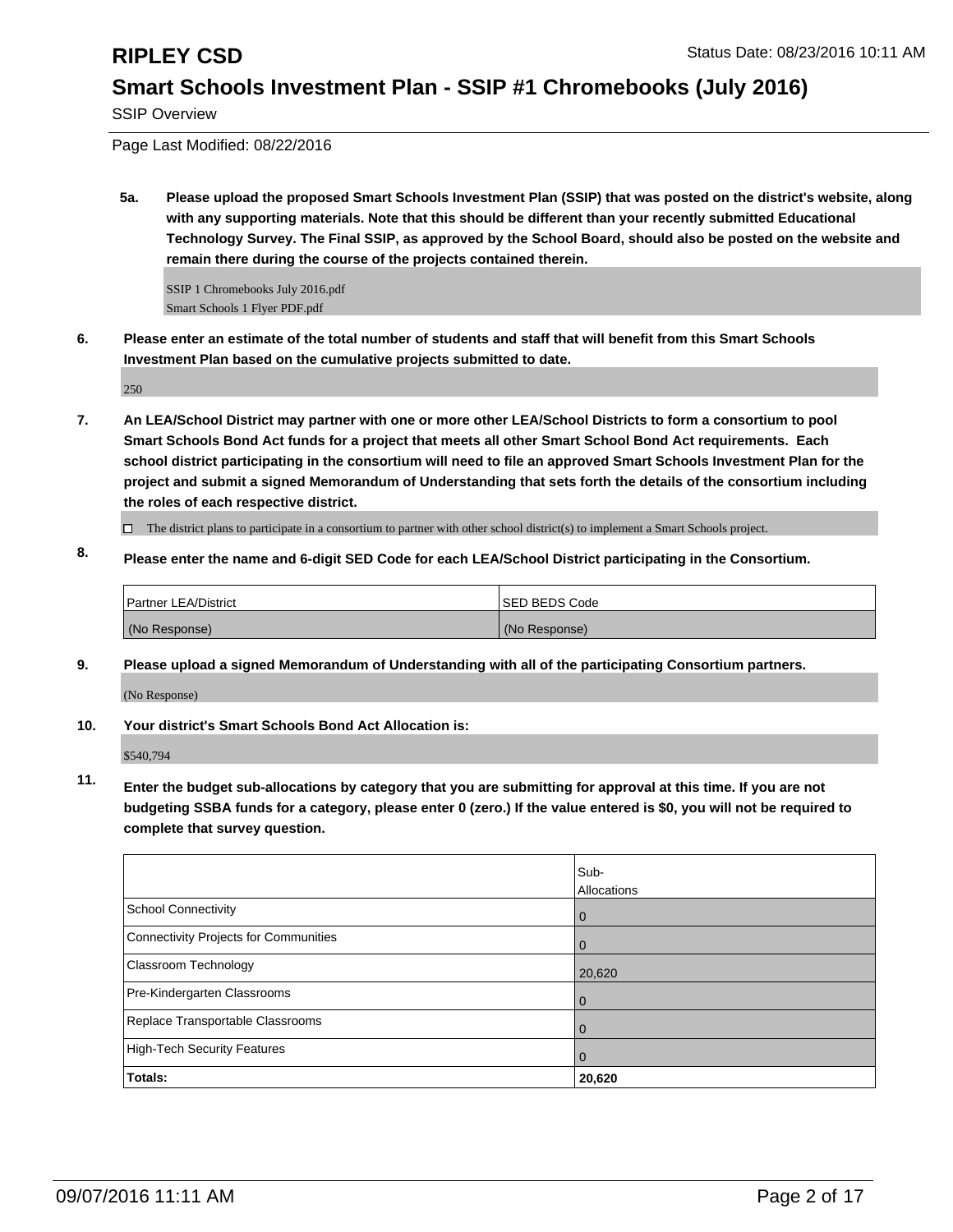School Connectivity

Page Last Modified: 08/22/2016

- **1. In order for students and faculty to receive the maximum benefit from the technology made available under the Smart Schools Bond Act, their school buildings must possess sufficient connectivity infrastructure to ensure that devices can be used during the school day. Smart Schools Investment Plans must demonstrate that:**
	- **sufficient infrastructure that meets the Federal Communications Commission's 100 Mbps per 1,000 students standard currently exists in the buildings where new devices will be deployed, or**
	- **is a planned use of a portion of Smart Schools Bond Act funds, or**
	- **is under development through another funding source.**

**Smart Schools Bond Act funds used for technology infrastructure or classroom technology investments must increase the number of school buildings that meet or exceed the minimum speed standard of 100 Mbps per 1,000 students and staff within 12 months. This standard may be met on either a contracted 24/7 firm service or a "burstable" capability. If the standard is met under the burstable criteria, it must be:**

**1. Specifically codified in a service contract with a provider, and**

**2. Guaranteed to be available to all students and devices as needed, particularly during periods of high demand, such as computer-based testing (CBT) periods.**

**Please describe how your district already meets or is planning to meet this standard within 12 months of plan submission.**

(No Response)

- **1a. If a district believes that it will be impossible to meet this standard within 12 months, it may apply for a waiver of this requirement, as described on the Smart Schools website. The waiver must be filed and approved by SED prior to submitting this survey.**
	- $\Box$  By checking this box, you are certifying that the school district has an approved waiver of this requirement on file with the New York State Education Department.
- **2. Connectivity Speed Calculator (Required)**

|                         | Number of<br><b>Students</b> | Multiply by<br>100 Kbps | Divide by 1000 Current Speed<br>to Convert to<br>Required<br>Speed in Mb | lin Mb           | Expected<br>Speed to be<br>Attained Within Required<br>12 Months | Expected Date<br>l When<br>Speed Will be<br>l Met |
|-------------------------|------------------------------|-------------------------|--------------------------------------------------------------------------|------------------|------------------------------------------------------------------|---------------------------------------------------|
| <b>Calculated Speed</b> | (No<br>Response)             | (No Response)           | (No<br>Response)                                                         | (No<br>Response) | (No<br>Response)                                                 | (No<br>Response)                                  |

### **3. Describe how you intend to use Smart Schools Bond Act funds for high-speed broadband and/or wireless connectivity projects in school buildings.**

(No Response)

**4. Describe the linkage between the district's District Instructional Technology Plan and the proposed projects. (There should be a link between your response to this question and your response to Question 1 in Part E. Curriculum and Instruction "What are the district's plans to use digital connectivity and technology to improve teaching and learning?)**

(No Response)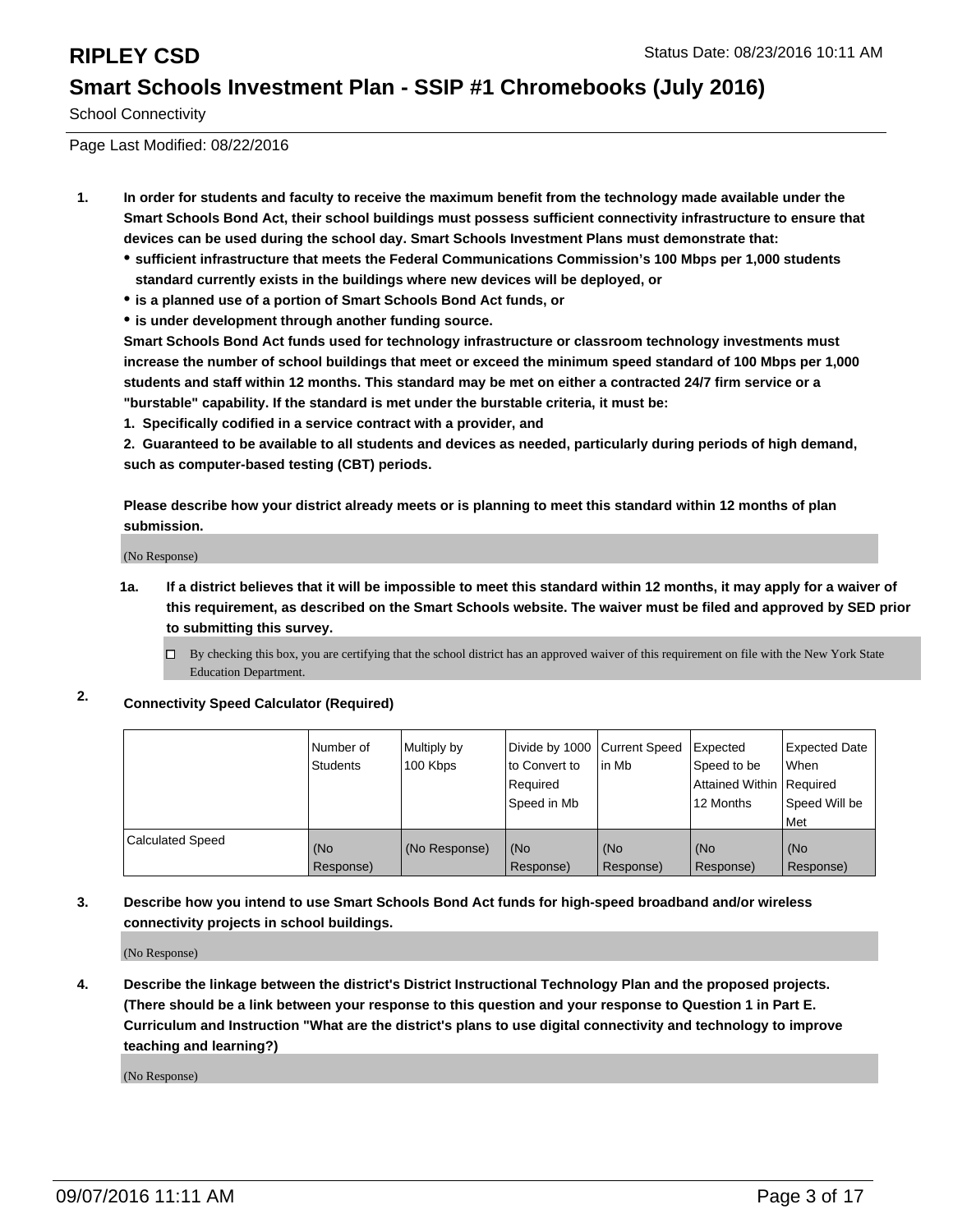School Connectivity

Page Last Modified: 08/22/2016

**5. If the district wishes to have students and staff access the Internet from wireless devices within the school building, or in close proximity to it, it must first ensure that it has a robust Wi-Fi network in place that has sufficient bandwidth to meet user demand.**

**Please describe how you have quantified this demand and how you plan to meet this demand.**

(No Response)

**6. As indicated on Page 5 of the guidance, the Office of Facilities Planning will have to conduct a preliminary review of all capital projects, including connectivity projects.**

**Please indicate on a separate row each project number given to you by the Office of Facilities Planning.**

| Project Number |  |
|----------------|--|
| (No Response)  |  |

**7. Certain high-tech security and connectivity infrastructure projects may be eligible for an expedited review process as determined by the Office of Facilities Planning.**

**Was your project deemed eligible for streamlined review?**

(No Response)

**8. Include the name and license number of the architect or engineer of record.**

| Name          | License Number |
|---------------|----------------|
| (No Response) | (No Response)  |

**9. If you are submitting an allocation for School Connectivity complete this table.**

**Note that the calculated Total at the bottom of the table must equal the Total allocation for this category that you entered in the SSIP Overview overall budget.** 

|                                            | Sub-          |
|--------------------------------------------|---------------|
|                                            | Allocation    |
| Network/Access Costs                       | (No Response) |
| <b>Outside Plant Costs</b>                 | (No Response) |
| School Internal Connections and Components | (No Response) |
| <b>Professional Services</b>               | (No Response) |
| Testing                                    | (No Response) |
| <b>Other Upfront Costs</b>                 | (No Response) |
| <b>Other Costs</b>                         | (No Response) |
| Totals:                                    | 0             |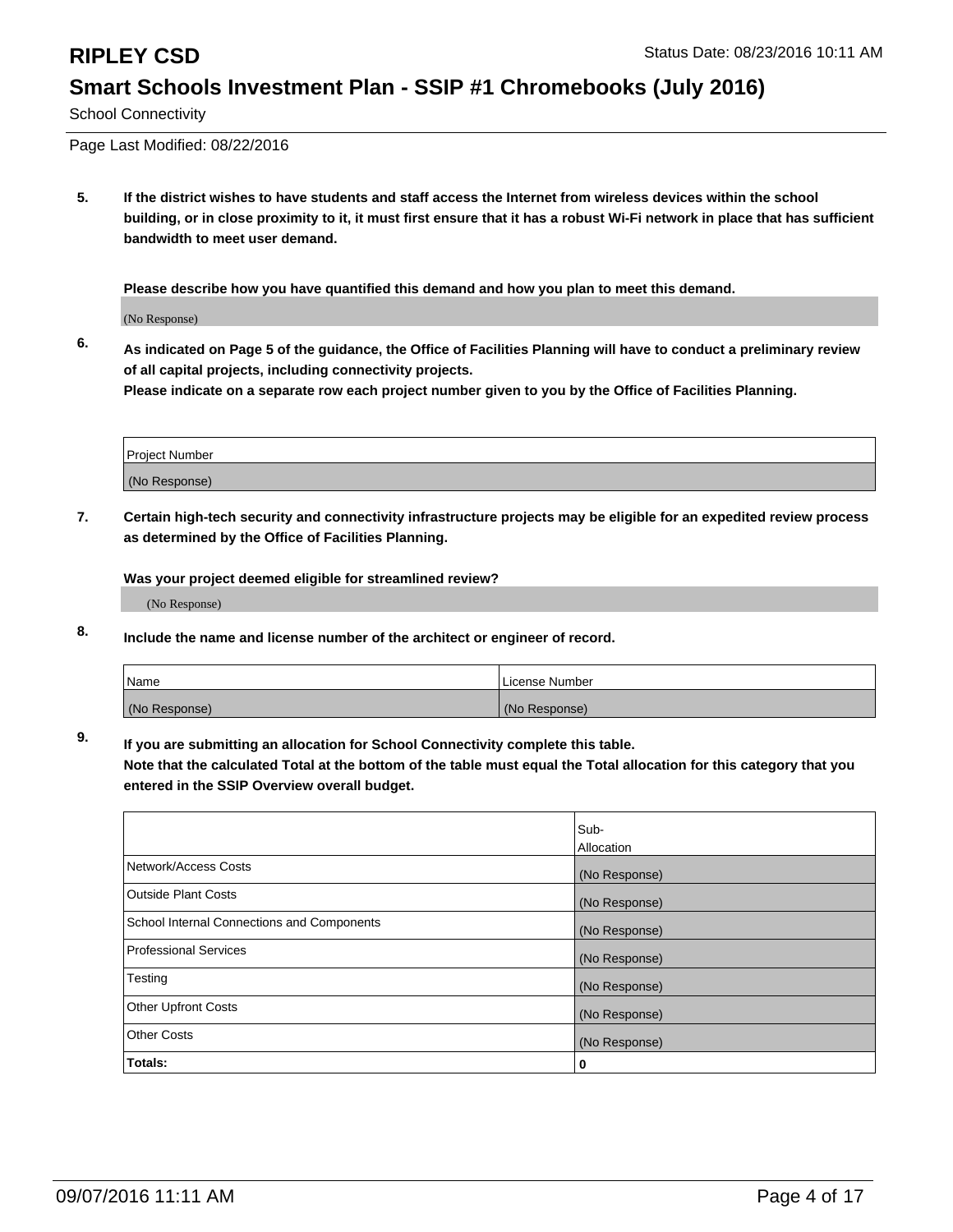School Connectivity

Page Last Modified: 08/22/2016

**10. Please detail the type, quantity, per unit cost and total cost of the eligible items under each sub-category. This is especially important for any expenditures listed under the "Other" category. All expenditures must be eligible for tax-exempt financing to be reimbursed through the SSBA. Sufficient detail must be provided so that we can verify this is the case. If you have any questions, please contact us directly through smartschools@nysed.gov. NOTE: Wireless Access Points should be included in this category, not under Classroom Educational Technology, except those that will be loaned/purchased for nonpublic schools. Add rows under each sub-category for additional items, as needed.**

| Select the allowable expenditure | Item to be purchased | Quantity      | Cost per Item | <b>Total Cost</b> |
|----------------------------------|----------------------|---------------|---------------|-------------------|
| type.                            |                      |               |               |                   |
| Repeat to add another item under |                      |               |               |                   |
| each type.                       |                      |               |               |                   |
| (No Response)                    | (No Response)        | (No Response) | (No Response) | (No Response)     |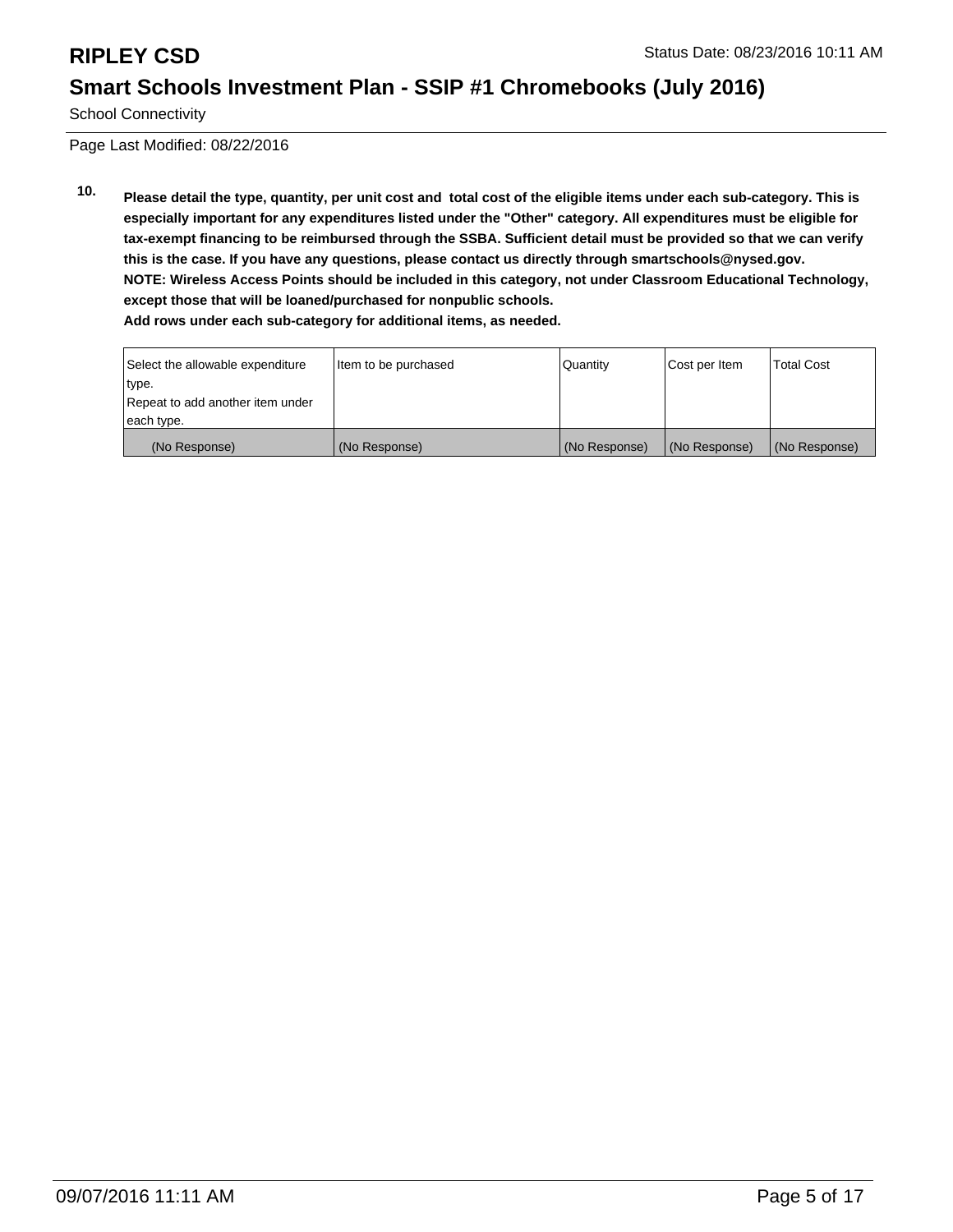Community Connectivity (Broadband and Wireless)

Page Last Modified: 08/22/2016

**1. Describe how you intend to use Smart Schools Bond Act funds for high-speed broadband and/or wireless connectivity projects in the community.**

(No Response)

**2. Please describe how the proposed project(s) will promote student achievement and increase student and/or staff access to the Internet in a manner that enhances student learning and/or instruction outside of the school day and/or school building.**

(No Response)

**3. Community connectivity projects must comply with all the necessary local building codes and regulations (building and related permits are not required prior to plan submission).**

 $\Box$  I certify that we will comply with all the necessary local building codes and regulations.

**4. Please describe the physical location of the proposed investment.**

(No Response)

**5. Please provide the initial list of partners participating in the Community Connectivity Broadband Project, along with their Federal Tax Identification (Employer Identification) number.**

| <b>Project Partners</b> | Federal ID#   |
|-------------------------|---------------|
| (No Response)           | (No Response) |

**6. If you are submitting an allocation for Community Connectivity, complete this table. Note that the calculated Total at the bottom of the table must equal the Total allocation for this category that you entered in the SSIP Overview overall budget.**

|                                    | Sub-Allocation |
|------------------------------------|----------------|
| Network/Access Costs               | (No Response)  |
| <b>Outside Plant Costs</b>         | (No Response)  |
| Tower Costs                        | (No Response)  |
| <b>Customer Premises Equipment</b> | (No Response)  |
| <b>Professional Services</b>       | (No Response)  |
| Testing                            | (No Response)  |
| <b>Other Upfront Costs</b>         | (No Response)  |
| <b>Other Costs</b>                 | (No Response)  |
| Totals:                            | 0              |

**7. Please detail the type, quantity, per unit cost and total cost of the eligible items under each sub-category. This is especially important for any expenditures listed under the "Other" category. All expenditures must be capital-bond eligible to be reimbursed through the SSBA. If you have any questions, please contact us directly through smartschools@nysed.gov.**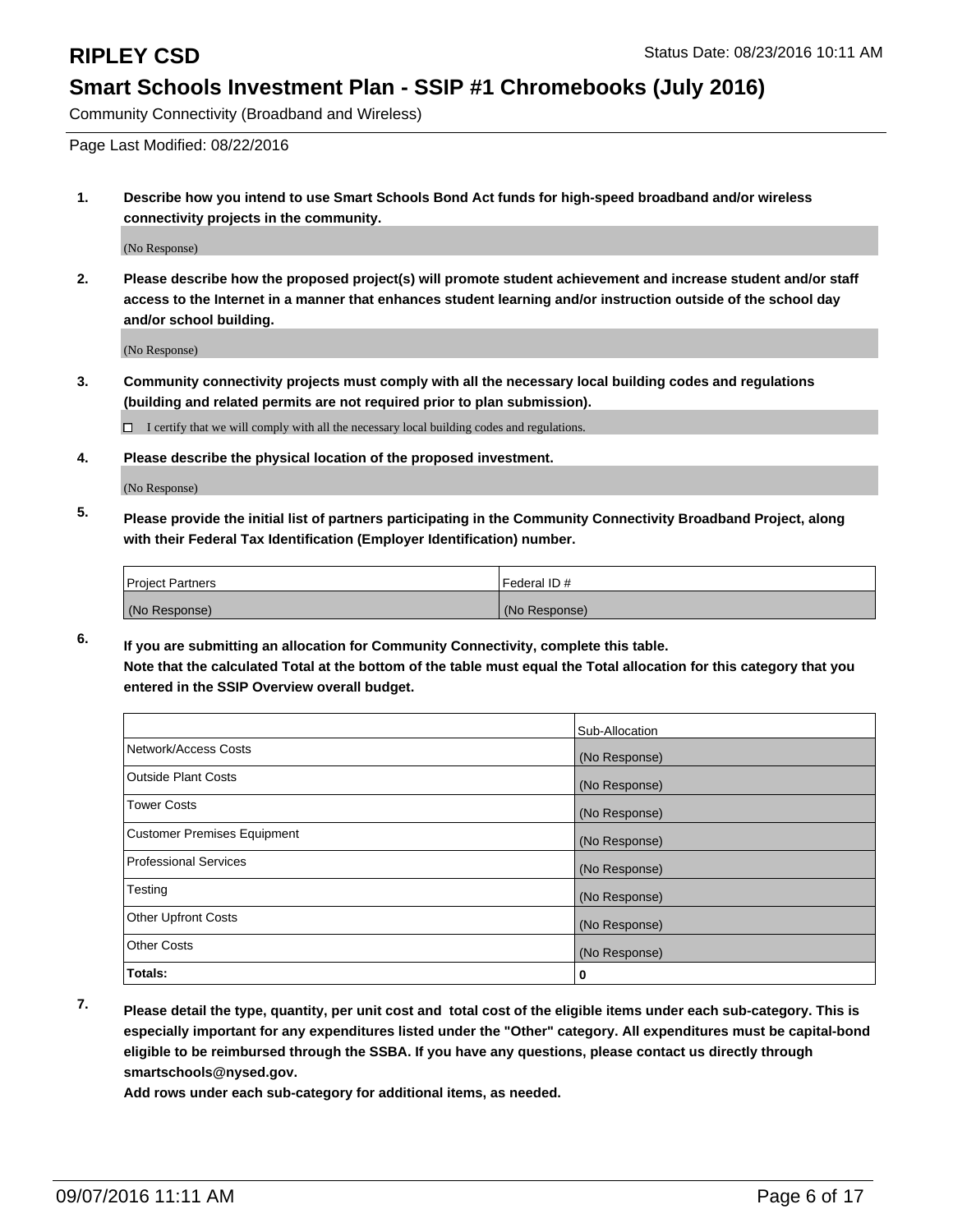Community Connectivity (Broadband and Wireless)

Page Last Modified: 08/22/2016

| Select the allowable expenditure | litem to be purchased | Quantity      | Cost per Item | <b>Total Cost</b> |
|----------------------------------|-----------------------|---------------|---------------|-------------------|
| type.                            |                       |               |               |                   |
| Repeat to add another item under |                       |               |               |                   |
| each type.                       |                       |               |               |                   |
| (No Response)                    | (No Response)         | (No Response) | (No Response) | (No Response)     |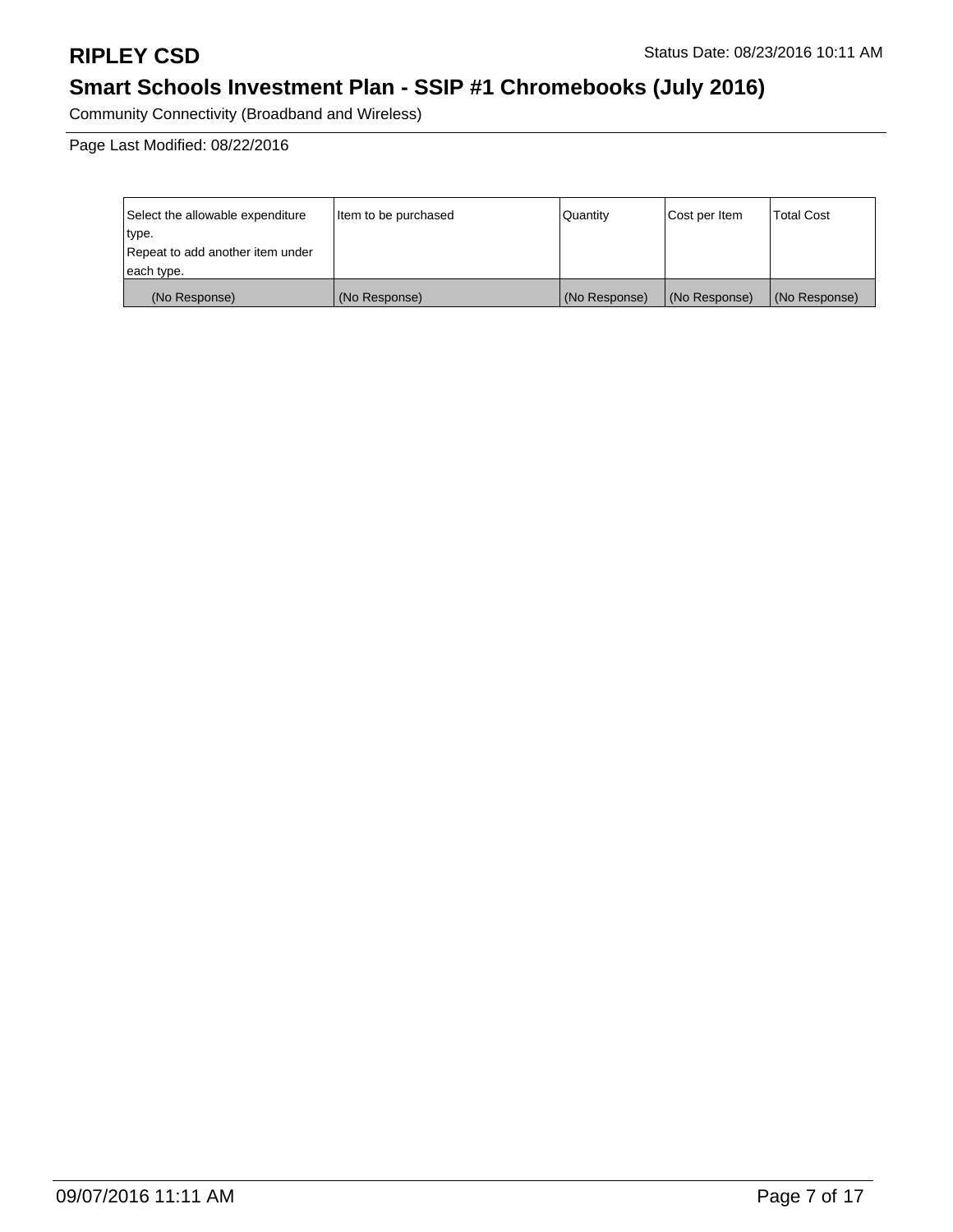Classroom Learning Technology

Page Last Modified: 08/22/2016

**1. In order for students and faculty to receive the maximum benefit from the technology made available under the Smart Schools Bond Act, their school buildings must possess sufficient connectivity infrastructure to ensure that devices can be used during the school day. Smart Schools Investment Plans must demonstrate that sufficient infrastructure that meets the Federal Communications Commission's 100 Mbps per 1,000 students standard currently exists in the buildings where new devices will be deployed, or is a planned use of a portion of Smart Schools Bond Act funds, or is under development through another funding source.**

**Smart Schools Bond Act funds used for technology infrastructure or classroom technology investments must increase the number of school buildings that meet or exceed the minimum speed standard of 100 Mbps per 1,000 students and staff within 12 months. This standard may be met on either a contracted 24/7 firm service or a "burstable" capability. If the standard is met under the burstable criteria, it must be:**

**1. Specifically codified in a service contract with a provider, and**

**2. Guaranteed to be available to all students and devices as needed, particularly during periods of high demand, such as computer-based testing (CBT) periods.**

**Please describe how your district already meets or is planning to meet this standard within 12 months of plan submission.**

Erie 1 BOCES is our internet service provider. We have a 1Gb line coming in to the school district. We have continual conversations with our Erie 1 managed service team to make sure that our infrastructure can support our future expanding needs based on our vision.

- **1a. If a district believes that it will be impossible to meet this standard within 12 months, it may apply for a waiver of this requirement, as described on the Smart Schools website. The waiver must be filed and approved by SED prior to submitting this survey.**
	- $\Box$  By checking this box, you are certifying that the school district has an approved waiver of this requirement on file with the New York State Education Department.

### **2. Connectivity Speed Calculator (Required)**

|                         | Number of<br><b>Students</b> | Multiply by<br>100 Kbps | Divide by 1000 Current Speed<br>Ito Convert to<br>l Reauired<br> Speed in Mb | lin Mb | Expected<br>Speed to be<br>Attained Within Required<br>12 Months | Expected Date<br><b>When</b><br>Speed Will be<br>l Met |
|-------------------------|------------------------------|-------------------------|------------------------------------------------------------------------------|--------|------------------------------------------------------------------|--------------------------------------------------------|
| <b>Calculated Speed</b> | 180                          | 18,000                  | 18                                                                           | 1000   | 1000mb/1 Gb                                                      | <b>Currently Met</b>                                   |

**3. If the district wishes to have students and staff access the Internet from wireless devices within the school building, or in close proximity to it, it must first ensure that it has a robust Wi-Fi network in place that has sufficient bandwidth to meet user demand.**

**Please describe how you have quantified this demand and how you plan to meet this demand.**

Being a managed service district through Erie 1 BOCES, we meet frequently to discuss our district vision and plans. We focus on how we can best support learning advances by utilizing different technologies. Along with this, the infrastructure is a topic that we discuss often based on the direction the district is going.

Our next project, which will be submitted in the Fall will be to upgrade our wiring to Cat6a. Working with the specialists at Erie 1 and Erie 2 BOCES, we have all determined that these are our next steps in making our district as accessible as possible. We believe that this upgrade may exceed the demands, but we are preparing for future use and expansion. Being the hub of our small community, we will eventually plan to provide outside wireless access that the community can utilize during set times. We plan to create outdoor learning spaces with wireless access for our students to utilize. We need to make sure we have an infrastructure that can support this vision.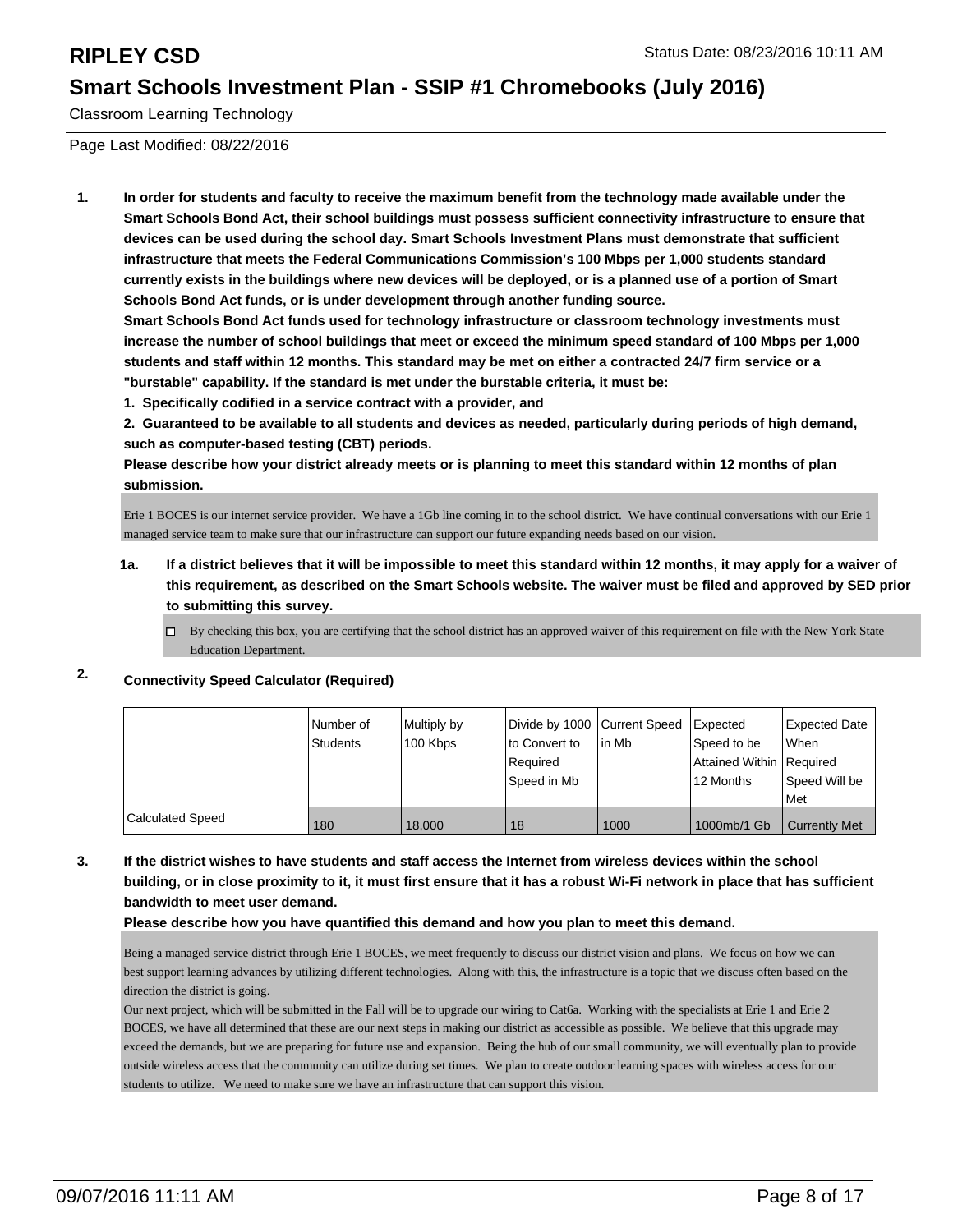Classroom Learning Technology

Page Last Modified: 08/22/2016

**4. All New York State public school districts are required to complete and submit an Instructional Technology Plan survey to the New York State Education Department in compliance with Section 753 of the Education Law and per Part 100.12 of the Commissioner's Regulations. Districts that include educational technology purchases as part of their Smart Schools Investment Plan must have**

**a submitted and approved Instructional Technology Plan survey on file with the New York State Education Department.**

- By checking this box, you are certifying that the school district has an approved Instructional Technology Plan survey on file with the New York State Education Department.
- **5. Describe the devices you intend to purchase and their compatibility with existing or planned platforms or systems. Specifically address the adequacy of each facility's electrical, HVAC and other infrastructure necessary to install and support the operation of the planned technology.**

We intend on purchasing 70 Dell Chromebook 11's with an interactive display along with a charging cart with a conversion kit to secure the Chromebooks. These devices are fully compatible within our current platforms and systems.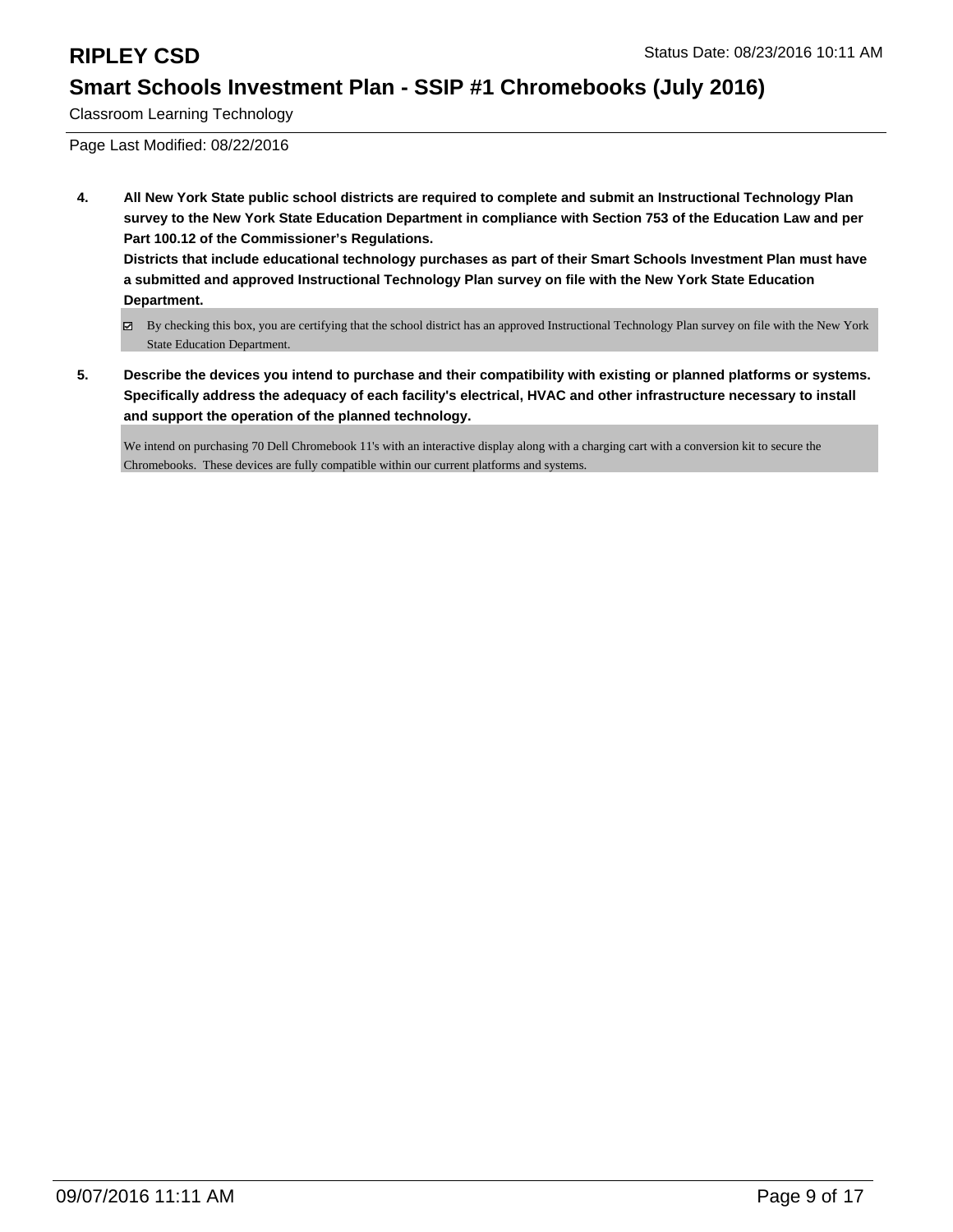Classroom Learning Technology

Page Last Modified: 08/22/2016

- **6. Describe how the proposed technology purchases will:**
	- **> enhance differentiated instruction;**
	- **> expand student learning inside and outside the classroom;**
	- **> benefit students with disabilities and English language learners; and**
	- **> contribute to the reduction of other learning gaps that have been identified within the district.**

**The expectation is that districts will place a priority on addressing the needs of students who struggle to succeed in a rigorous curriculum. Responses in this section should specifically address this concern and align with the district's Instructional Technology Plan (in particular Question 2 of E. Curriculum and Instruction: "Does the district's instructional technology plan address the needs of students with disabilities to ensure equitable access to instruction, materials and assessments?" and Question 3 of the same section: "Does the district's instructional technology plan address the provision of assistive technology specifically for students with disabilities to ensure access to and participation in the general curriculum?"**

Our District's Technology Plan and SSIP's includes technology use for all students including students with disabilities and English language learners. Advances in the development and use of assistive technology will provide new opportunities for student with disabilities and English language learners to successfully access curriculum, instruction, assessment and materials. This will also help facilitate student achievement. We have started to use several Google Chrome extensions to support our struggling learners. Some of these extensions we use with specific English language learners or Students with disabilities, although all students have access to them. Once we receive our student chromebooks, we will start working more with our students and staff as to how to utilize these resources. Since our district has a google domain, it will make it very easy to push out some of these tools to our students so that they can instantly utilize them. The extensions we are currently using are readability, clearly, select & speak, kami and google tone. We do plan to shift our 5th and 6th grade students to Google classroom throughout the year for various curricular activities. We do have 3 students who will receive a device as per their IEP for next year. These 3 students will have a Chromebook that they will take with them and utilize throughout their school day. We are working on trying to get some digital copies of the grade level texts that they use in an audio file or a digital file so that they could then use the Google Chrome text to speech extension. We have also started to test the speech to text feature in Google Docs with these 3 students with disabilities. We want to make sure that we are equipping them with tools that will support them in accessing the curriculum, instruction and life. We will not be able to do this until we receive the chromebooks, but we have started to slowly lay the foundation with the students when appropriate and possible. This will also support our students as they transition to 7th grade. Many of their courses in 7th grade function through Google classroom in a somewhat paperless environment. We need to make sure that we are aligned with that structure and are preparing all of our students for this transition. This project will help us to do this for our students. All of our students will also participate in digital safetly, digital citizenship and keyboarding courses. Up to this point, scheduling has been an issue. Increasing our number of student devices will ensure that all of our students are able to participate in these courses. Some of the courses that our students will participate in include Keyboarding without tears, Everfi, and Digital Passport. With these programs, we can easily differentiate for all students. Students can work at their own pace and can get additional support in areas that the teachers feel necessary in an environment that does not draw attention to this. It will hopefully become a norm that all students work on different levels.

This SSIP will also provide our staff with Chromebooks. Teaching our staff how to best utilize the technology that our students will have access to will maximize what we can do with these devices. Our first goal is to increase access to devices for our staff and students and to also build our infrastructure. In doing this, we hope to motivate students, provide students and staff with tools that will support thier learning and make them more efficient, expand learning opportunities beyond our rural community and ultimately to better prepare them for life.

**7. Where appropriate, describe how the proposed technology purchases will enhance ongoing communication with parents and other stakeholders and help the district facilitate technology-based regional partnerships, including distance learning and other efforts.**

In having access to new devices and an upgraded wireless system, our teachers and staff will be able to efficiently share student learning and achievement feedback with students, parents, community members and other stakeholders. Students will also be empowered to share this information when appropriate. As we continue to move forward with these advances, we feel it will only be a matter of time before our students start to push the system and want to take their learning outside of the school building and to be more of a global learner. This will instill a new set of skills and charateristics within our students that will better prepare them for life after school. Technology will allow us to do that for them.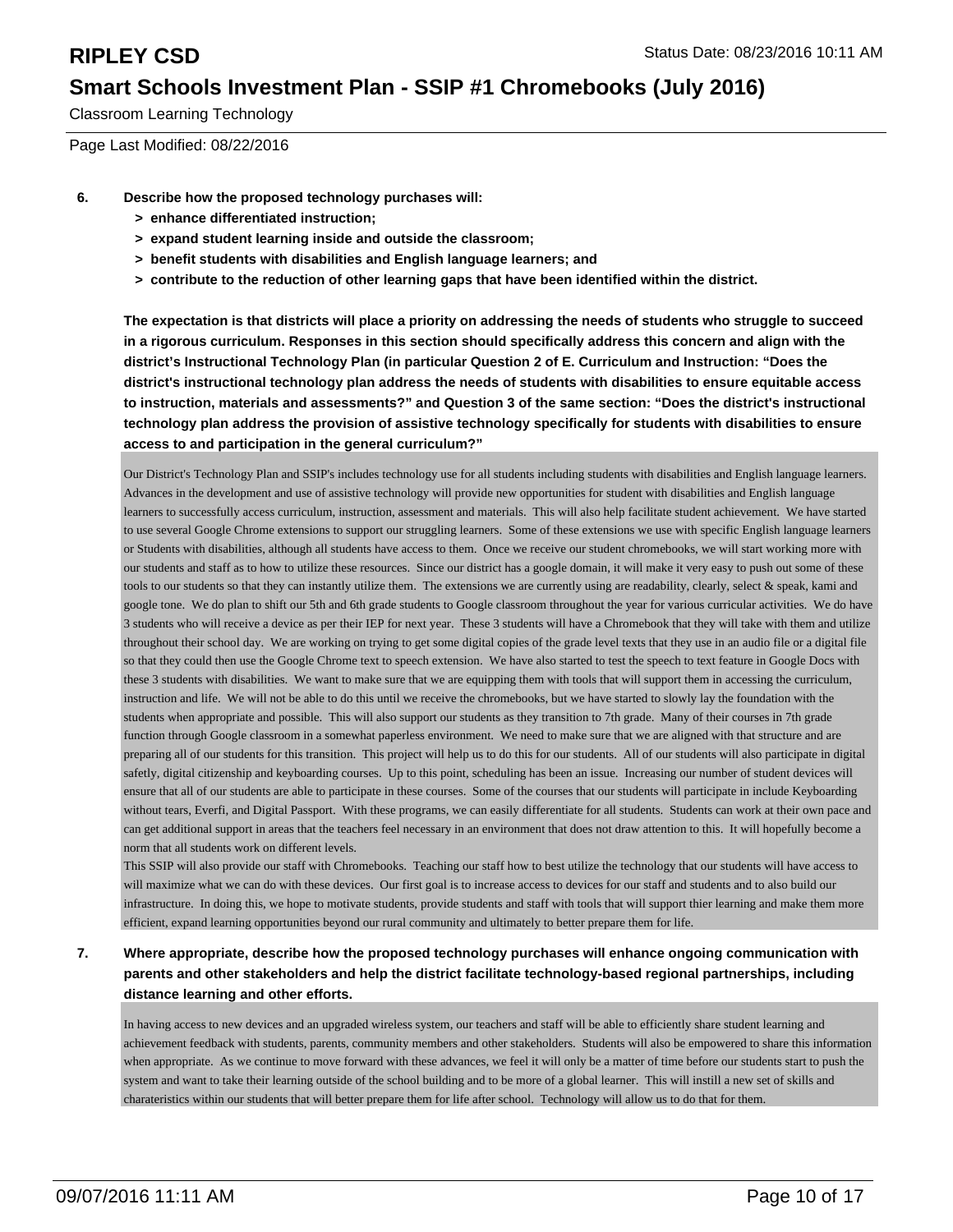Classroom Learning Technology

Page Last Modified: 08/22/2016

### **8. Describe the district's plan to provide professional development to ensure that administrators, teachers and staff can employ the technology purchased to enhance instruction successfully.**

**Note: This response should be aligned and expanded upon in accordance with your district's response to Question 1 of F. Professional Development of your Instructional Technology Plan: "Please provide a summary of professional development offered to teachers and staff, for the time period covered by this plan, to support technology to enhance teaching and learning. Please include topics, audience and method of delivery within your summary."**

We have PD built in to our schedule for thirty minutes every day for all teachers and teacher aides. This affords us the opportunity to provide PD on various advances on a continual basis. In addition to this, our teachers are able to attend Model Schools workshops through Erie 1 and Erie 2 BOCES when appropriate. We share different learning opportunities with our staff on a regular basis. When a staff memeber attends a regional workshop, the expectation is that they turnkey that information during one of our district PD sessions.

| Topics                                                   | Audience                 | <b>Method of Delivery</b>                                                                   |
|----------------------------------------------------------|--------------------------|---------------------------------------------------------------------------------------------|
| Technology for Feedback                                  | PK-6 Teachers            | Workshop, In Classroom Support, Regional<br><b>BOCES</b> Workshops                          |
| Data Collection Tools                                    | All Staff                | Workshop, In Classroom Support, Regional<br><b>BOCES</b> Workshops                          |
| Portfolio Tools                                          | PK-6 Teachers            | Workshop, In Classroom Support, Regional<br><b>BOCES</b> Workshops                          |
| Equitable Access through Audiobooks/eBooks               | All Staff                | Workshop, In Classroom Support, Regional<br><b>BOCES</b> Workshops                          |
| Creation of "How to" videos to build a<br>knowledge base | All Staff & Students     | Workshop, On demand support, How To<br>Videos                                               |
| Google for Educators & GAFE                              | All Staff                | Workshop, On demand support, Regional<br>BOCES Workshops, Google+ and Youtube               |
| Effective Technology Use                                 | All Staff                | Google Scramble                                                                             |
| <b>Adobe Creative Cloud</b>                              | All Staff                | Workshop, In Classroom Support, Regional<br><b>BOCES</b> Workshops                          |
| Microsoft Office Support                                 | All Staff                | Workshop, In Classroom Support, Regional<br>BOCES Workshops, Tutorial DVD's                 |
| Adobe Forms: Creation and Management                     | All Staff                |                                                                                             |
| Web Conferencing                                         | All Staff                | Workshop, In Classroom Support, Regional<br><b>BOCES</b> Workshops                          |
| Chromebook Management                                    | PK-6 Teachers            | Workshop, In Classroom Support, Regional<br><b>BOCES</b> Workshops                          |
| Electronic Standards Based Gradebook/Report<br>Card      | PK-6 Teachers & Guidance | Workshop, In Classroom Support, Regional<br>BOCES Workshops, How To Videos                  |
| Hour of Code                                             | PK-6 Teachers            | Workshop, In Classroom Support, Regional<br><b>BOCES</b> Workshops                          |
| Robotics                                                 | PK-6 Teachers            | Workshop, In Classroom Support, Regional<br><b>BOCES</b> Workshops                          |
| Digital Citizenship                                      | All Staff & Students     | Workshop, In Classroom Support, Regional<br><b>BOCES Workshops, Online Learning Modules</b> |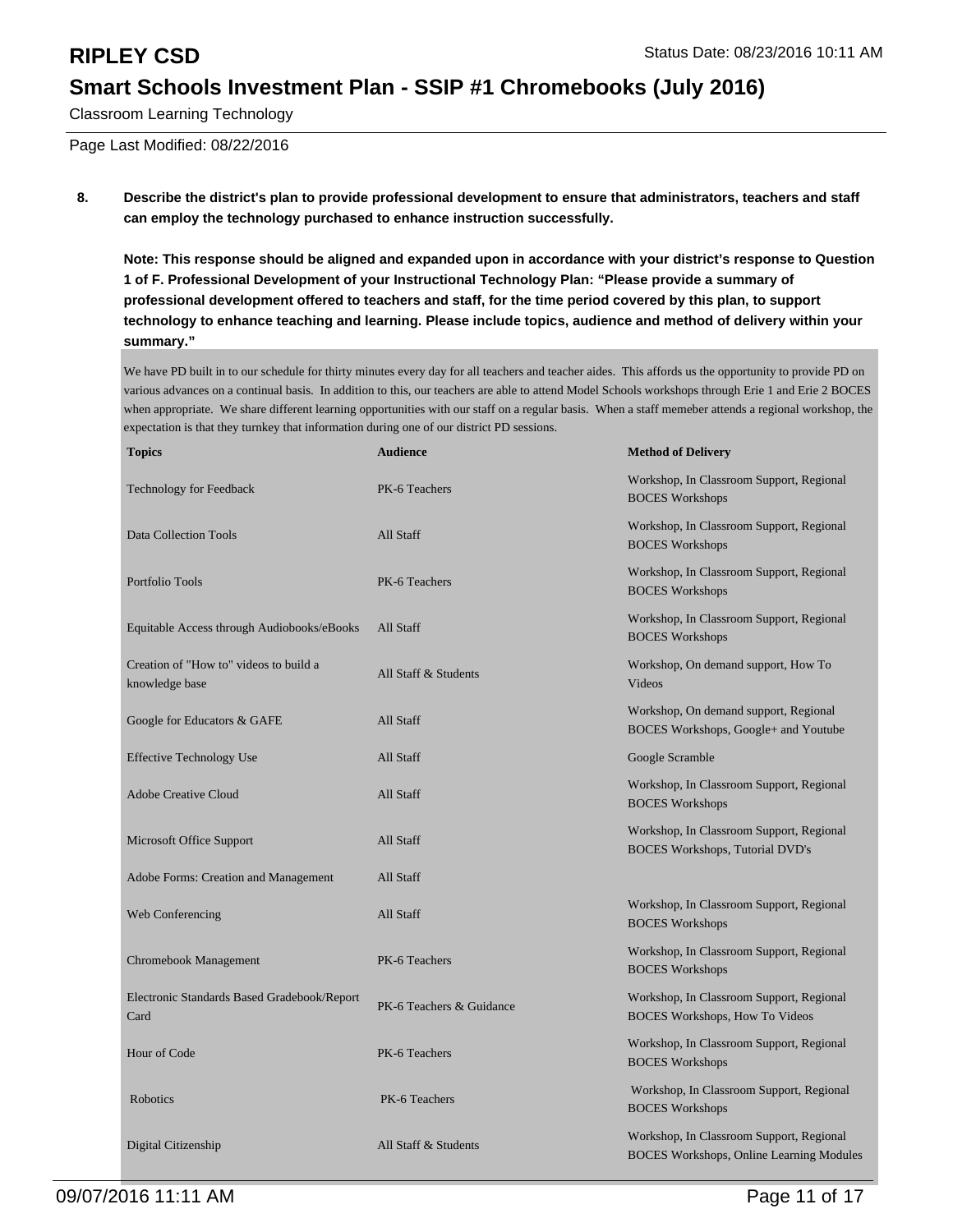Classroom Learning Technology

### Page Last Modified: 08/22/2016

| Photo Management, Editing, Printing for<br>Celebrations of Learning       | All Staff | Workshop, In Classroom Support, Regional<br><b>BOCES Workshops, How To Videos</b> |
|---------------------------------------------------------------------------|-----------|-----------------------------------------------------------------------------------|
| Brochure Creation in Publisher to Document<br><b>Learning Expeditions</b> | All Staff | Workshop, In Classroom Support, Regional<br><b>BOCES Workshops, How To Videos</b> |

**9. Districts must contact the SUNY/CUNY teacher preparation program that supplies the largest number of the district's new teachers to request advice on innovative uses and best practices at the intersection of pedagogy and educational technology.**

By checking this box, you certify that you have contacted the SUNY/CUNY teacher preparation program that supplies the largest number of your new teachers to request advice on these issues.

**9a. Please enter the name of the SUNY or CUNY Institution that you contacted.**

Edinboro and SUNY Fredonia

**9b. Enter the primary Institution phone number.**

814-732-2000 and 716-673-3111

**9c. Enter the name of the contact person with whom you consulted and/or will be collaborating with on innovative uses of technology and best practices.**

Edinboro: Dr. Mary Jo Melvin and SUNY Fredonia: Christine Givner

**10. A district whose Smart Schools Investment Plan proposes the purchase of technology devices and other hardware must account for nonpublic schools in the district.**

**Are there nonpublic schools within your school district?**

| ΙI | Y<br>es |
|----|---------|
|    |         |

- No
- **11. Nonpublic Classroom Technology Loan Calculator**

**The Smart Schools Bond Act provides that any Classroom Learning Technology purchases made using Smart Schools funds shall be lent, upon request, to nonpublic schools in the district. However, no school district shall be required to loan technology in amounts greater than the total obtained and spent on technology pursuant to the Smart Schools Bond Act and the value of such loan may not exceed the total of \$250 multiplied by the nonpublic school enrollment in the base year at the time of enactment.**

**See:**

**http://www.p12.nysed.gov/mgtserv/smart\_schools/docs/Smart\_Schools\_Bond\_Act\_Guidance\_04.27.15\_Final.pdf.**

|                                       | 1. Classroom<br>Technology | 2. Public<br>l Enrollment | l 3. Nonpublic<br>Enrollment | l 4. Sum of<br>Public and | 15. Total Per<br>Pupil Sub-                                                                   | 6. Total<br>Nonpublic Loan |
|---------------------------------------|----------------------------|---------------------------|------------------------------|---------------------------|-----------------------------------------------------------------------------------------------|----------------------------|
|                                       | Sub-allocation             | $(2014 - 15)$             | (2014-15)                    | l Nonpublic               | lallocation                                                                                   | Amount                     |
|                                       |                            |                           |                              | Enrollment                |                                                                                               |                            |
| Calculated Nonpublic Loan<br>  Amount |                            |                           |                              |                           | (No Response)   (No Response)   (No Response)   (No Response)   (No Response)   (No Response) |                            |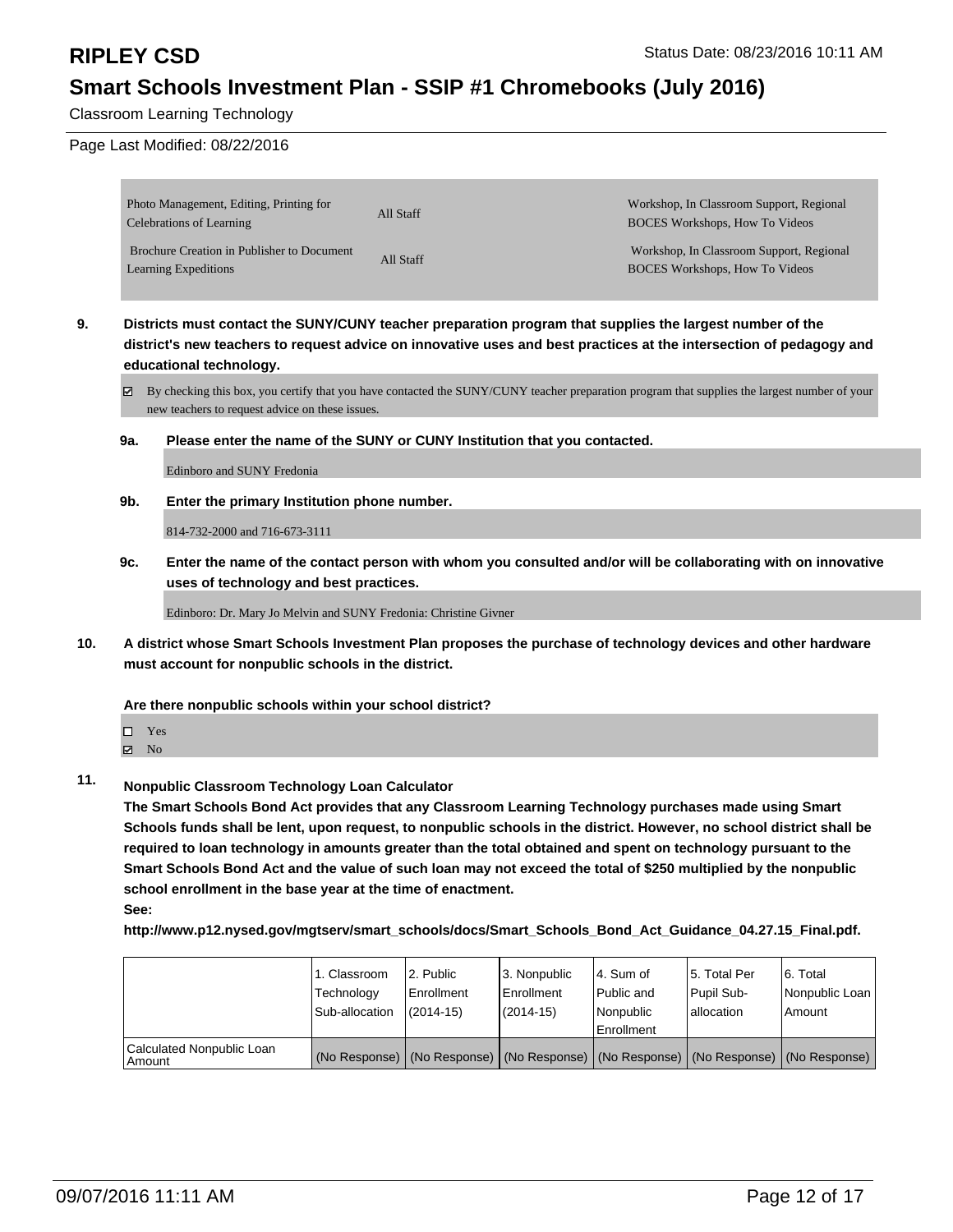Classroom Learning Technology

Page Last Modified: 08/22/2016

**12. To ensure the sustainability of technology purchases made with Smart Schools funds, districts must demonstrate a long-term plan to maintain and replace technology purchases supported by Smart Schools Bond Act funds. This sustainability plan shall demonstrate a district's capacity to support recurring costs of use that are ineligible for Smart Schools Bond Act funding such as device maintenance, technical support, Internet and wireless fees, maintenance of hotspots, staff professional development, building maintenance and the replacement of incidental items. Further, such a sustainability plan shall include a long-term plan for the replacement of purchased devices and equipment at the end of their useful life with other funding sources.**

 $\boxtimes$  By checking this box, you certify that the district has a sustainability plan as described above.

**13. Districts must ensure that devices purchased with Smart Schools Bond funds will be distributed, prepared for use, maintained and supported appropriately. Districts must maintain detailed device inventories in accordance with generally accepted accounting principles.**

By checking this box, you certify that the district has a distribution and inventory management plan and system in place.

**14. If you are submitting an allocation for Classroom Learning Technology complete this table. Note that the calculated Total at the bottom of the table must equal the Total allocation for this category that you entered in the SSIP Overview overall budget.**

|                         | Sub-Allocation |
|-------------------------|----------------|
| Interactive Whiteboards | (No Response)  |
| Computer Servers        | (No Response)  |
| Desktop Computers       | (No Response)  |
| <b>Laptop Computers</b> | 18,900         |
| <b>Tablet Computers</b> | (No Response)  |
| Other Costs             | 1,720          |
| Totals:                 | 20,620         |

**15. Please detail the type, quantity, per unit cost and total cost of the eligible items under each sub-category. This is especially important for any expenditures listed under the "Other" category. All expenditures must be capital-bond eligible to be reimbursed through the SSBA. If you have any questions, please contact us directly through smartschools@nysed.gov.**

**Please specify in the "Item to be Purchased" field which specific expenditures and items are planned to meet the district's nonpublic loan requirement, if applicable.**

**NOTE: Wireless Access Points that will be loaned/purchased for nonpublic schools should ONLY be included in this category, not under School Connectivity, where public school districts would list them. Add rows under each sub-category for additional items, as needed.**

| Aud Tows under each sub-category for additional items, as needed. |  |
|-------------------------------------------------------------------|--|
|                                                                   |  |
|                                                                   |  |

| Select the allowable expenditure | Iltem to be Purchased               | Quantity | Cost per Item | <b>Total Cost</b> |
|----------------------------------|-------------------------------------|----------|---------------|-------------------|
| type.                            |                                     |          |               |                   |
| Repeat to add another item under |                                     |          |               |                   |
| each type.                       |                                     |          |               |                   |
| <b>Laptop Computers</b>          | Dell Chromebook 11 Touchscreen      | 70       | 270           | 18,900            |
| <b>Other Costs</b>               | Dell Mobile Computing Charging Cart |          | 1.400         | 1,400             |
| <b>Other Costs</b>               | Dell Mobile Cart Chromebook         |          | 320           | 320               |
|                                  | Upgrade/Conversion Kit              |          |               |                   |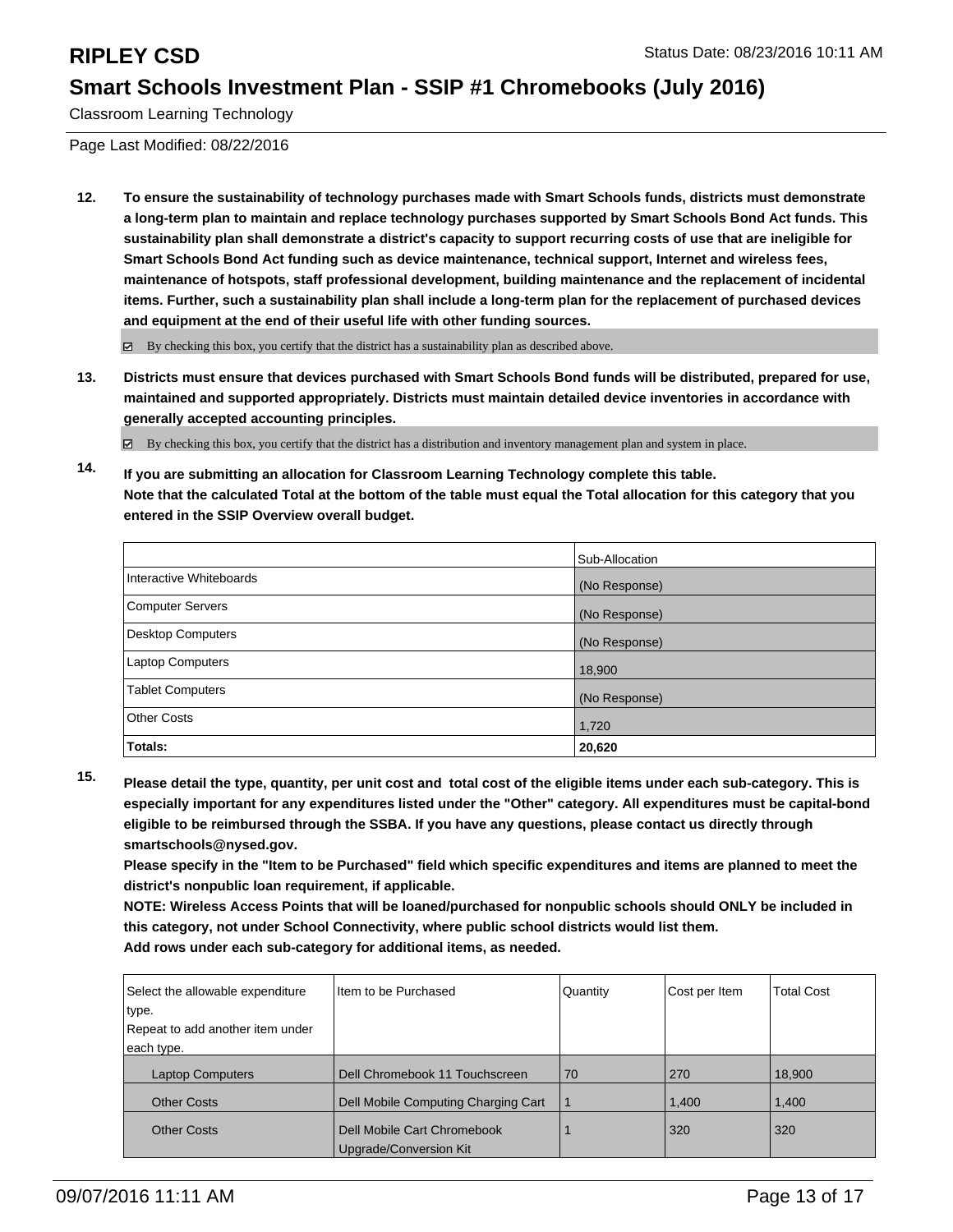Pre-Kindergarten Classrooms

**1. Provide information regarding how and where the district is currently serving pre-kindergarten students and justify the need for additional space with enrollment projections over 3 years.**

(No Response)

- **2. Describe the district's plan to construct, enhance or modernize education facilities to accommodate prekindergarten programs. Such plans must include:**
	- **Specific descriptions of what the district intends to do to each space;**
	- **An affirmation that pre-kindergarten classrooms will contain a minimum of 900 square feet per classroom;**
	- **The number of classrooms involved;**
	- **The approximate construction costs per classroom; and**
	- **Confirmation that the space is district-owned or has a long-term lease that exceeds the probable useful life of the improvements.**

(No Response)

**3. Smart Schools Bond Act funds may only be used for capital construction costs. Describe the type and amount of additional funds that will be required to support ineligible ongoing costs (e.g. instruction, supplies) associated with any additional pre-kindergarten classrooms that the district plans to add.**

(No Response)

**4. All plans and specifications for the erection, repair, enlargement or remodeling of school buildings in any public school district in the State must be reviewed and approved by the Commissioner. Districts that plan capital projects using their Smart Schools Bond Act funds will undergo a Preliminary Review Process by the Office of Facilities Planning.**

**Please indicate on a separate row each project number given to you by the Office of Facilities Planning.**

| <b>Project Number</b> |  |
|-----------------------|--|
| (No Response)         |  |

**5. If you have made an allocation for Pre-Kindergarten Classrooms, complete this table.**

**Note that the calculated Total at the bottom of the table must equal the Total allocation for this category that you entered in the SSIP Overview overall budget.**

|                                          | Sub-Allocation |
|------------------------------------------|----------------|
| Construct Pre-K Classrooms               | (No Response)  |
| Enhance/Modernize Educational Facilities | (No Response)  |
| Other Costs                              | (No Response)  |
| Totals:                                  | 0              |

**6. Please detail the type, quantity, per unit cost and total cost of the eligible items under each sub-category. This is especially important for any expenditures listed under the "Other" category. All expenditures must be capital-bond eligible to be reimbursed through the SSBA. If you have any questions, please contact us directly through smartschools@nysed.gov.**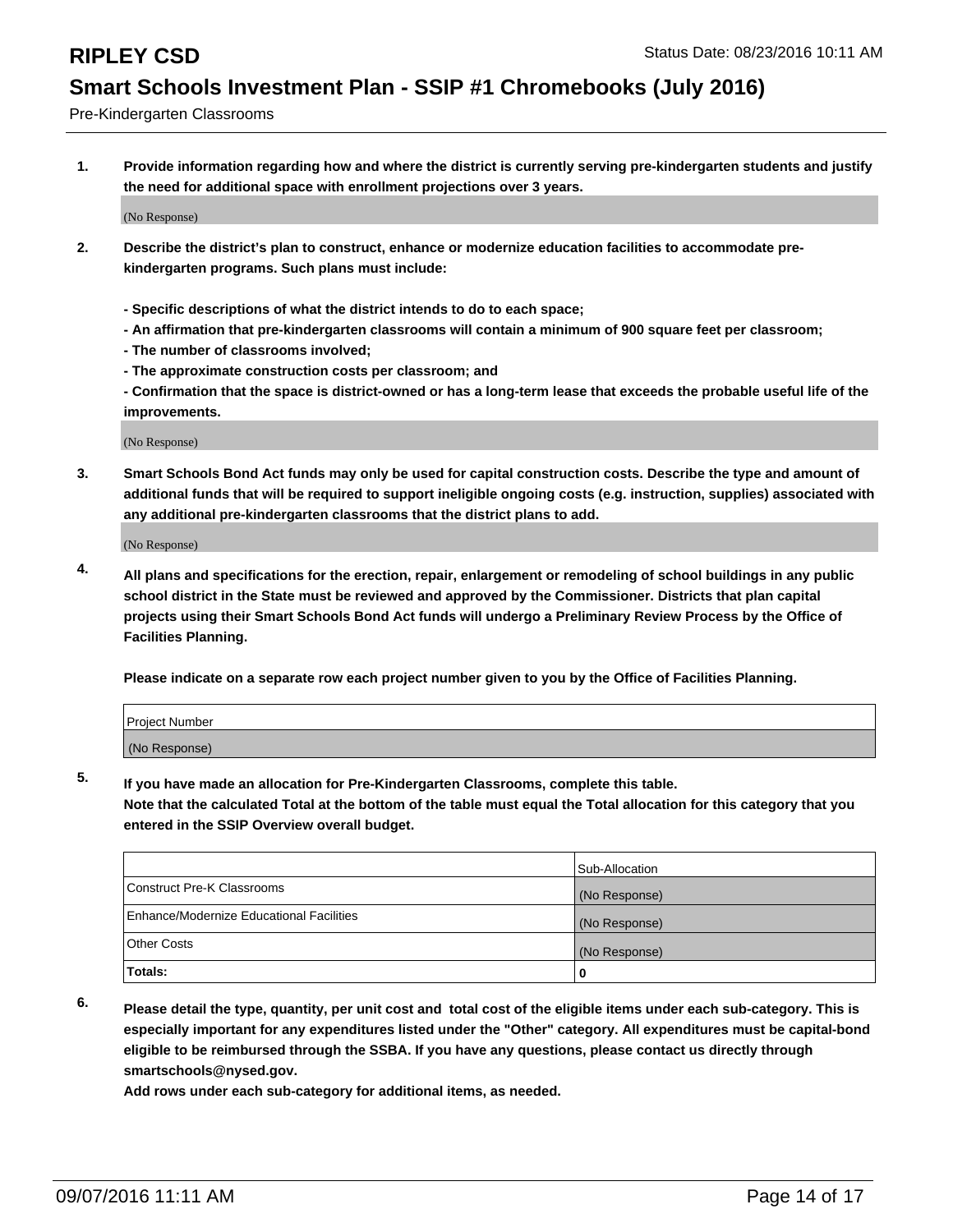Pre-Kindergarten Classrooms

| Select the allowable expenditure | litem to be purchased | Quantity      | Cost per Item | <b>Total Cost</b> |
|----------------------------------|-----------------------|---------------|---------------|-------------------|
| type.                            |                       |               |               |                   |
| Repeat to add another item under |                       |               |               |                   |
| each type.                       |                       |               |               |                   |
| (No Response)                    | (No Response)         | (No Response) | (No Response) | (No Response)     |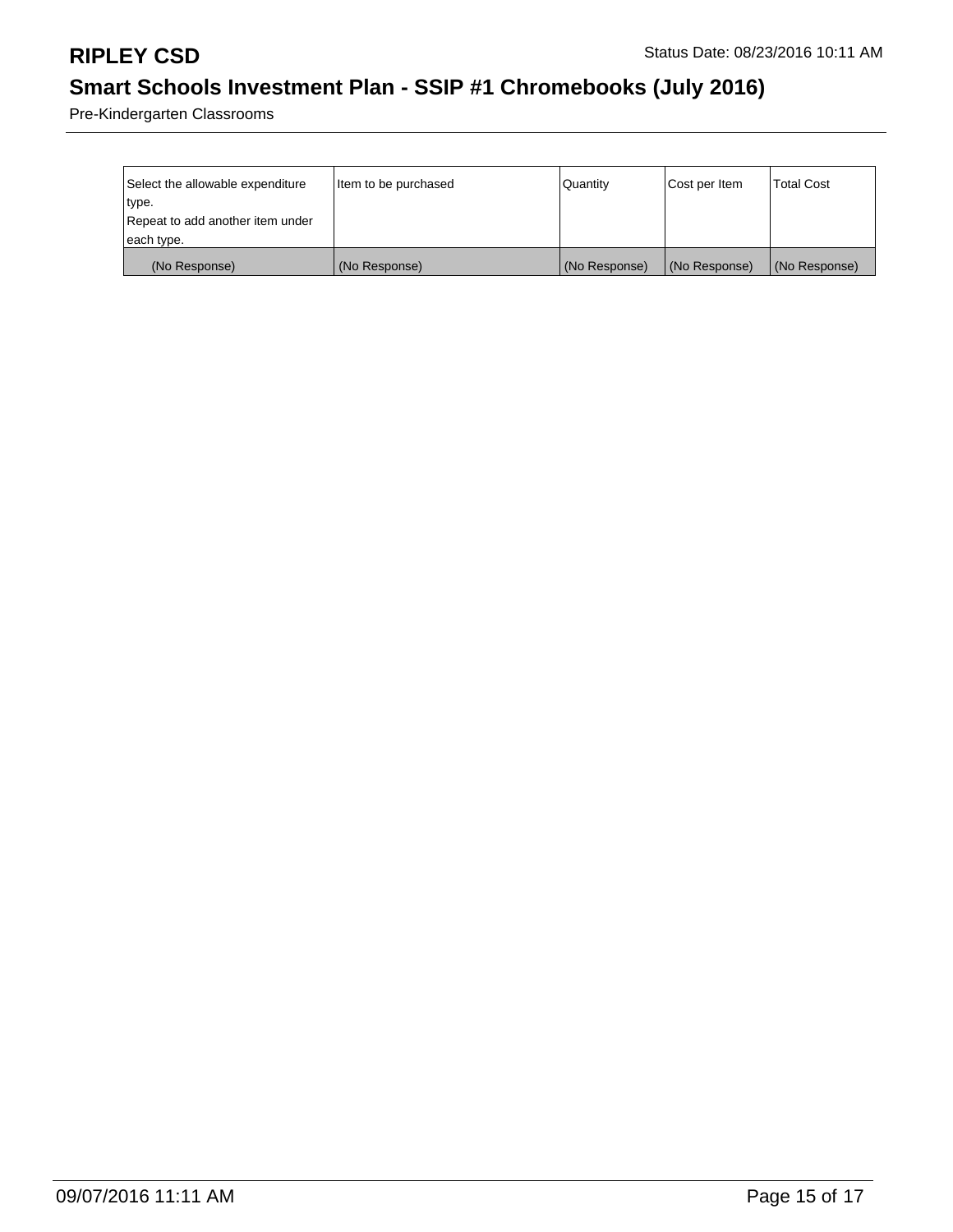Replace Transportable Classrooms

**1. Describe the district's plan to construct, enhance or modernize education facilities to provide high-quality instructional space by replacing transportable classrooms.**

(No Response)

**2. All plans and specifications for the erection, repair, enlargement or remodeling of school buildings in any public school district in the State must be reviewed and approved by the Commissioner. Districts that plan capital projects using their Smart Schools Bond Act funds will undergo a Preliminary Review Process by the Office of Facilities Planning.**

**Please indicate on a separate row each project number given to you by the Office of Facilities Planning.**

| Project Number |  |
|----------------|--|
| (No Response)  |  |

**3. For large projects that seek to blend Smart Schools Bond Act dollars with other funds, please note that Smart Schools Bond Act funds can be allocated on a pro rata basis depending on the number of new classrooms built that directly replace transportable classroom units.**

**If a district seeks to blend Smart Schools Bond Act dollars with other funds describe below what other funds are being used and what portion of the money will be Smart Schools Bond Act funds.**

(No Response)

**4. If you have made an allocation for Replace Transportable Classrooms, complete this table. Note that the calculated Total at the bottom of the table must equal the Total allocation for this category that you entered in the SSIP Overview overall budget.**

|                                                | Sub-Allocation |
|------------------------------------------------|----------------|
| Construct New Instructional Space              | (No Response)  |
| Enhance/Modernize Existing Instructional Space | (No Response)  |
| Other Costs                                    | (No Response)  |
| Totals:                                        | 0              |

**5. Please detail the type, quantity, per unit cost and total cost of the eligible items under each sub-category. This is especially important for any expenditures listed under the "Other" category. All expenditures must be capital-bond eligible to be reimbursed through the SSBA. If you have any questions, please contact us directly through smartschools@nysed.gov.**

| Select the allowable expenditure | Item to be purchased | Quantity      | Cost per Item | <b>Total Cost</b> |
|----------------------------------|----------------------|---------------|---------------|-------------------|
| type.                            |                      |               |               |                   |
| Repeat to add another item under |                      |               |               |                   |
| each type.                       |                      |               |               |                   |
| (No Response)                    | (No Response)        | (No Response) | (No Response) | (No Response)     |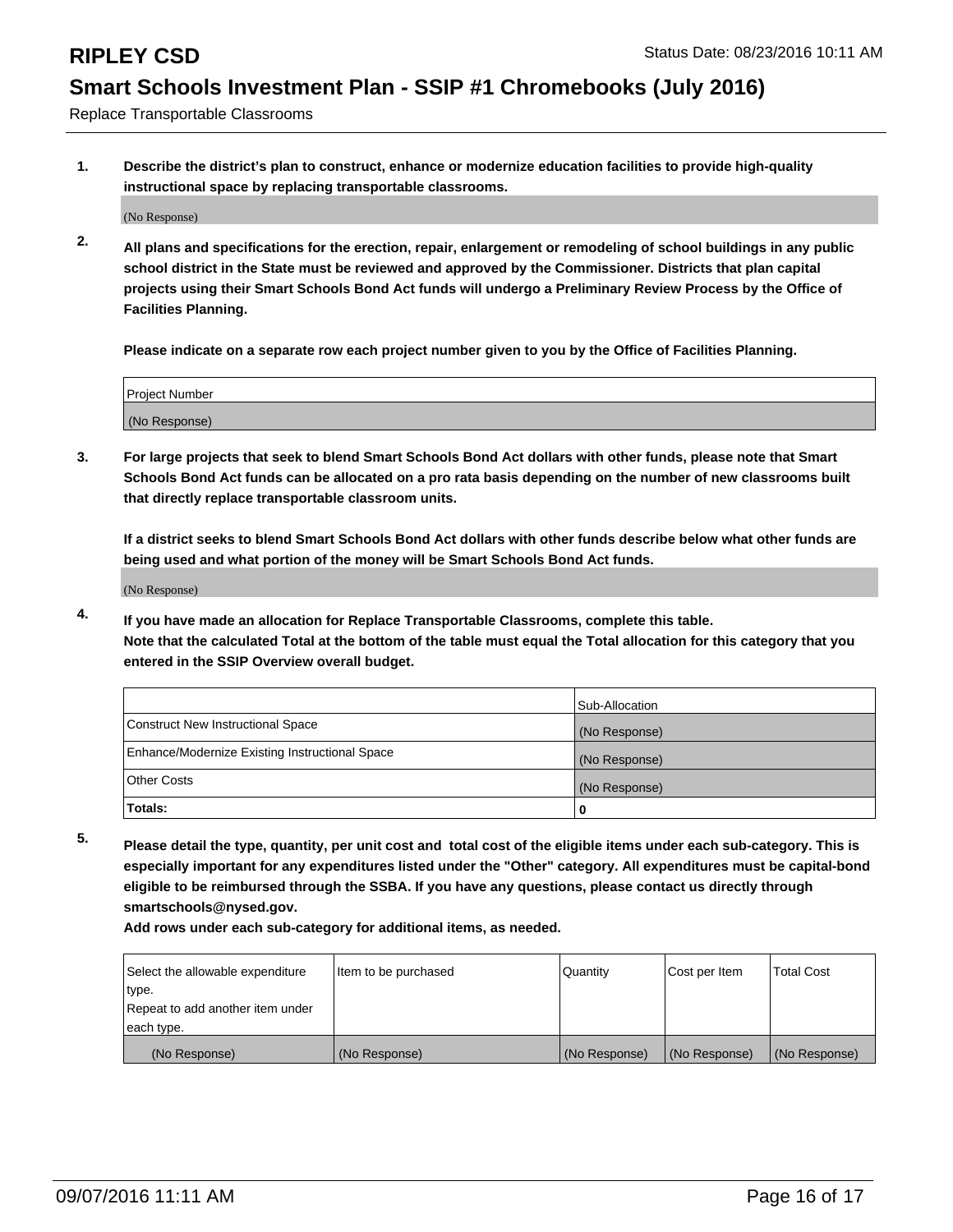High-Tech Security Features

**1. Describe how you intend to use Smart Schools Bond Act funds to install high-tech security features in school buildings and on school campuses.**

(No Response)

**2. All plans and specifications for the erection, repair, enlargement or remodeling of school buildings in any public school district in the State must be reviewed and approved by the Commissioner. Districts that plan capital projects using their Smart Schools Bond Act funds will undergo a Preliminary Review Process by the Office of Facilities Planning.** 

**Please indicate on a separate row each project number given to you by the Office of Facilities Planning.**

| Project Number |  |
|----------------|--|
| (No Response)  |  |

### **3. Was your project deemed eligible for streamlined Review?**

- Yes
- $\square$  No

### **4. Include the name and license number of the architect or engineer of record.**

| <b>Name</b>   | License Number |
|---------------|----------------|
| (No Response) | (No Response)  |

**5. If you have made an allocation for High-Tech Security Features, complete this table.**

**Note that the calculated Total at the bottom of the table must equal the Total allocation for this category that you entered in the SSIP Overview overall budget.**

|                                                      | Sub-Allocation |
|------------------------------------------------------|----------------|
| Capital-Intensive Security Project (Standard Review) | (No Response)  |
| <b>Electronic Security System</b>                    | (No Response)  |
| <b>Entry Control System</b>                          | (No Response)  |
| Approved Door Hardening Project                      | (No Response)  |
| <b>Other Costs</b>                                   | (No Response)  |
| Totals:                                              | 0              |

**6. Please detail the type, quantity, per unit cost and total cost of the eligible items under each sub-category. This is especially important for any expenditures listed under the "Other" category. All expenditures must be capital-bond eligible to be reimbursed through the SSBA. If you have any questions, please contact us directly through smartschools@nysed.gov.**

| Select the allowable expenditure | Item to be purchased | Quantity      | Cost per Item | <b>Total Cost</b> |
|----------------------------------|----------------------|---------------|---------------|-------------------|
| type.                            |                      |               |               |                   |
| Repeat to add another item under |                      |               |               |                   |
| each type.                       |                      |               |               |                   |
| (No Response)                    | (No Response)        | (No Response) | (No Response) | (No Response)     |